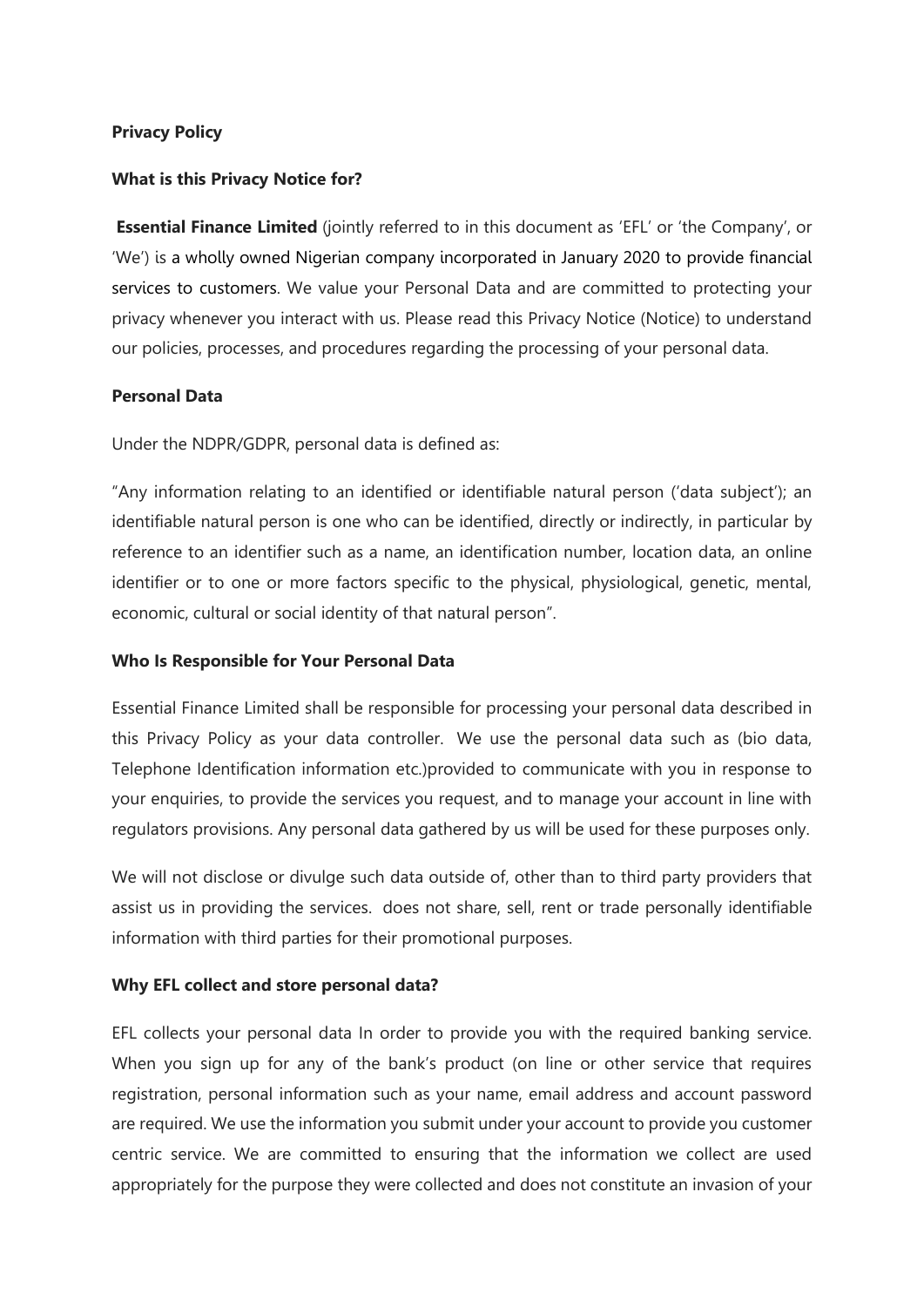privacy.

In terms of being contacted for marketing purposes Essential Finance Limited shall contact you for additional consent.

### **Will EFL share my personal data with anyone else?**

Your personal information shall only be shared with other companies or individuals in the following limited circumstances:

- If, we have your consent as required for the sharing of any sensitive personal information
- We provide such information to our subsidiaries, affiliated companies or other trusted businesses or persons for the purpose of processing personal information on our behalf. We require that these parties agree to process such information based on our instructions and in compliance with the General Data Protection Regulation and the Nigeria Data Protection Regulation and any other appropriate confidentiality and security measures. When they no longer need your data to fulfil this service, they will dispose of the details in line with EFL procedures.
- We have a good faith belief that access, use, preservation or disclosure of such information is reasonably necessary to (a) satisfy any applicable law, regulation, legal process or enforceable governmental request, (b) enforce applicable Terms of Service, including investigation of potential violations thereof, (c) detect, prevent, or otherwise address fraud, security or technical issues, or (d) protect against imminent harm to the rights, property or safety of EFL , its users or the public as required or permitted by law.
- If EFL becomes involved in a merger, acquisition, or any form of sale of some or all of its assets, we will provide notice before personal information is transferred and becomes subject to a different privacy policy.

# **How will EFL use the personal data it collects about me?**

EFL will process (collect, store and use) the information you provide in a manner compatible with the Nigeria Data Protection Regulation (NDPR). We review our data collection, storage and processing practices to ensure that we only collect, store and process the personal information needed to provide or improve our services. We will endeavour to keep your information accurate and up to date, and not keep it for longer than is necessary, but we depend on our users to update or correct their personal information whenever necessary.

EFL is required to retain information in accordance with the law, such as information needed for income tax and audit purposes. How long certain kinds of personal data should be kept may also be governed by specific business-sector requirements and agreed practices. Personal data may be held in addition to these periods depending on individual business needs.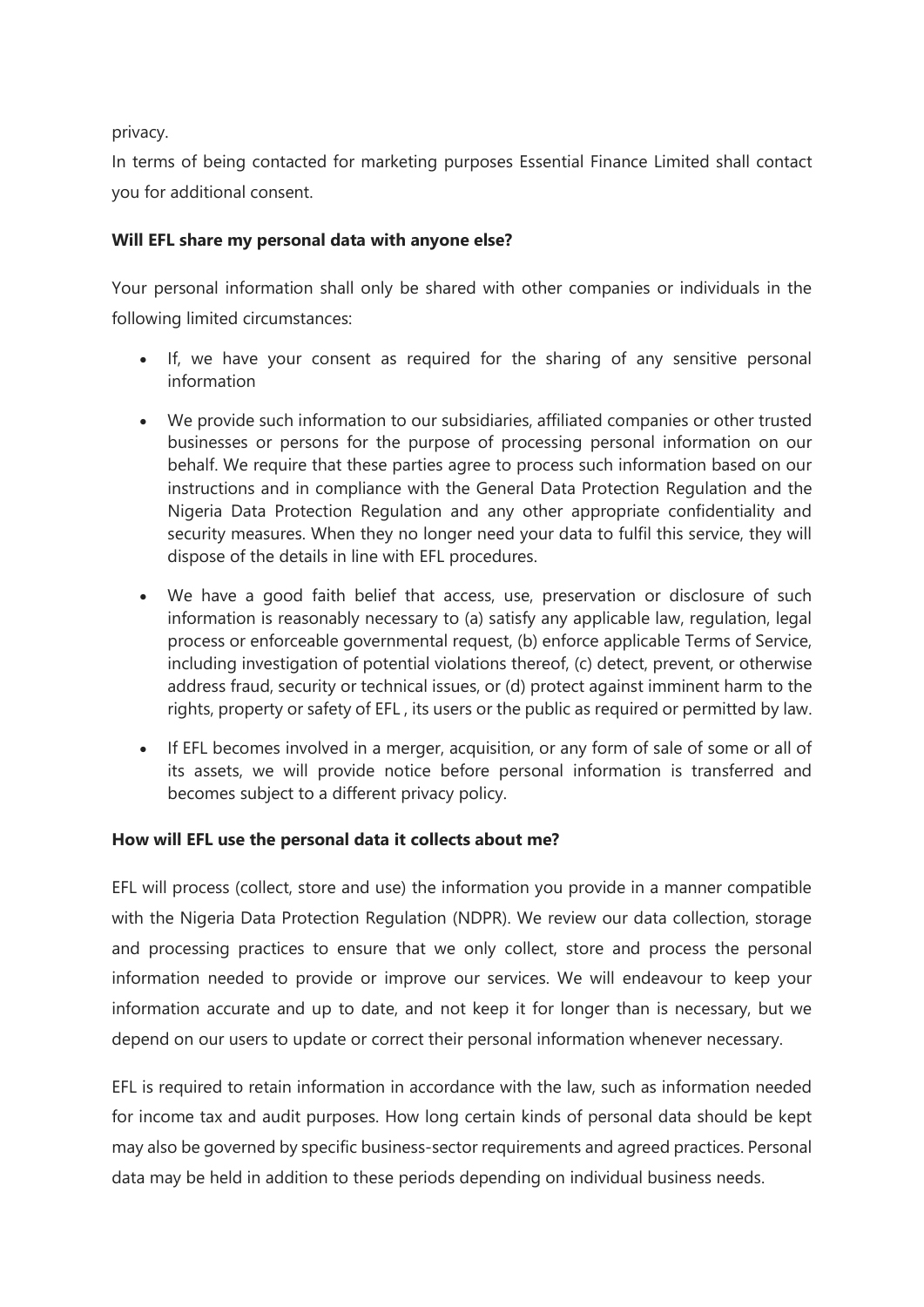EFL only processes personal information for the purposes as described in our Privacy Policy and/or the supplementary privacy notices for specific services. In addition to the above, such purposes include:

- Providing our services to users, including the display of customized content;
- Auditing, research and analysis in order to maintain, protect and improve our services;
- Ensuring the technical functioning of our network; and
- Developing new services.

We process personal information by referring to the supplementary privacy notices for particular services.

### **Log..information**

When you access EFL, our server automatically record information that your browser sends whenever you visit a website.

### **User..communications**

When you send email or other communications to EFL, we may retain those communications in order to process your inquiries, respond to your requests and improve our services. Retention of data shall be in line with the banks retention policy

# **Affiliated..sites**

We offer some of our services in connection with other web sites e.g. Websites of our subsidiaries. Personal information that you provide to those sites may be sent to EFL in order to deliver the service. We process such information in accordance with this Privacy Policy. The affiliated sites may have different privacy practices and we encourage you to read their privacy policies.

# **Under what circumstances will EFL contact me?**

Our aim is not to be intrusive, and we undertake not to ask irrelevant or unnecessary questions. Moreover, the information you provide will be subject to rigorous measures and procedures to minimize the risk of unauthorized access or disclosure.

# **Can I find out the personal data that EFL holds about me?**

EFL at your request, can confirm what information we hold about you and how it is processed. If EFL does hold personal data about you, you can request the following information: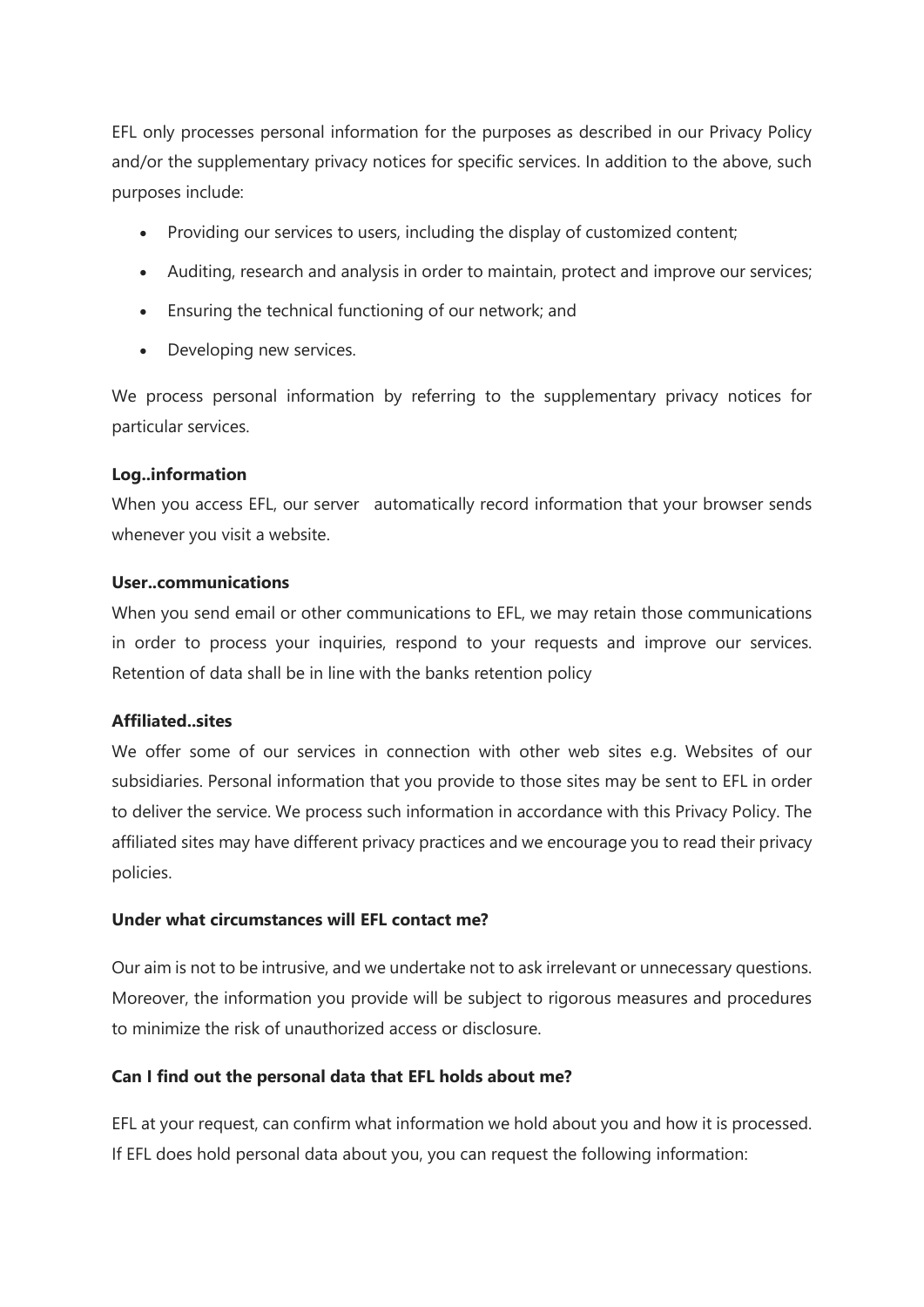- Contact details of the data protection officer, where applicable.
- The purpose of the processing as well as the legal basis for processing.
- If the processing is based on the legitimate interests of EFL or a third party, information about those interests.
- The categories of personal data collected, stored and processed.
- Recipient(s) or categories of recipients that the data is/will be disclosed to.
- If we intend to transfer the personal data to a third party or international organization, information about how we ensure this is done securely. The Attorney General of the Federation will approve sending personal data to some countries because they meet a minimum standard of data protection. In other cases, we will ensure there are specific measures in place to secure your information.
- How long the data will be stored.
- Details of your rights to correct, erase, restrict or object to such processing.
- Information about your right to withdraw consent at any time.
- How to lodge a complaint with the supervisory authority (NITDA).
- Whether the provision of personal data is a statutory or contractual requirement, or a requirement necessary to enter into a contract, as well as whether you are obliged to provide the personal data and the possible consequences of failing to provide such data.
- The source of personal data if it wasn't collected directly from you.
- Any details and information of automated decision making, such as profiling, and any meaningful information about the logic involved, as well as the significance and expected consequences of such processing.

# **What forms of ID will I need to provide in order to access this?**

EFL accepts the following forms of ID (but not limited to) when information on your personal data is requested: International Passport, driving license, national identity card, permanent voter card.

# **More information**

Please do not hesitate to get in touch with us via the contact page on our website if you have any questions or queries regarding our privacy policy.